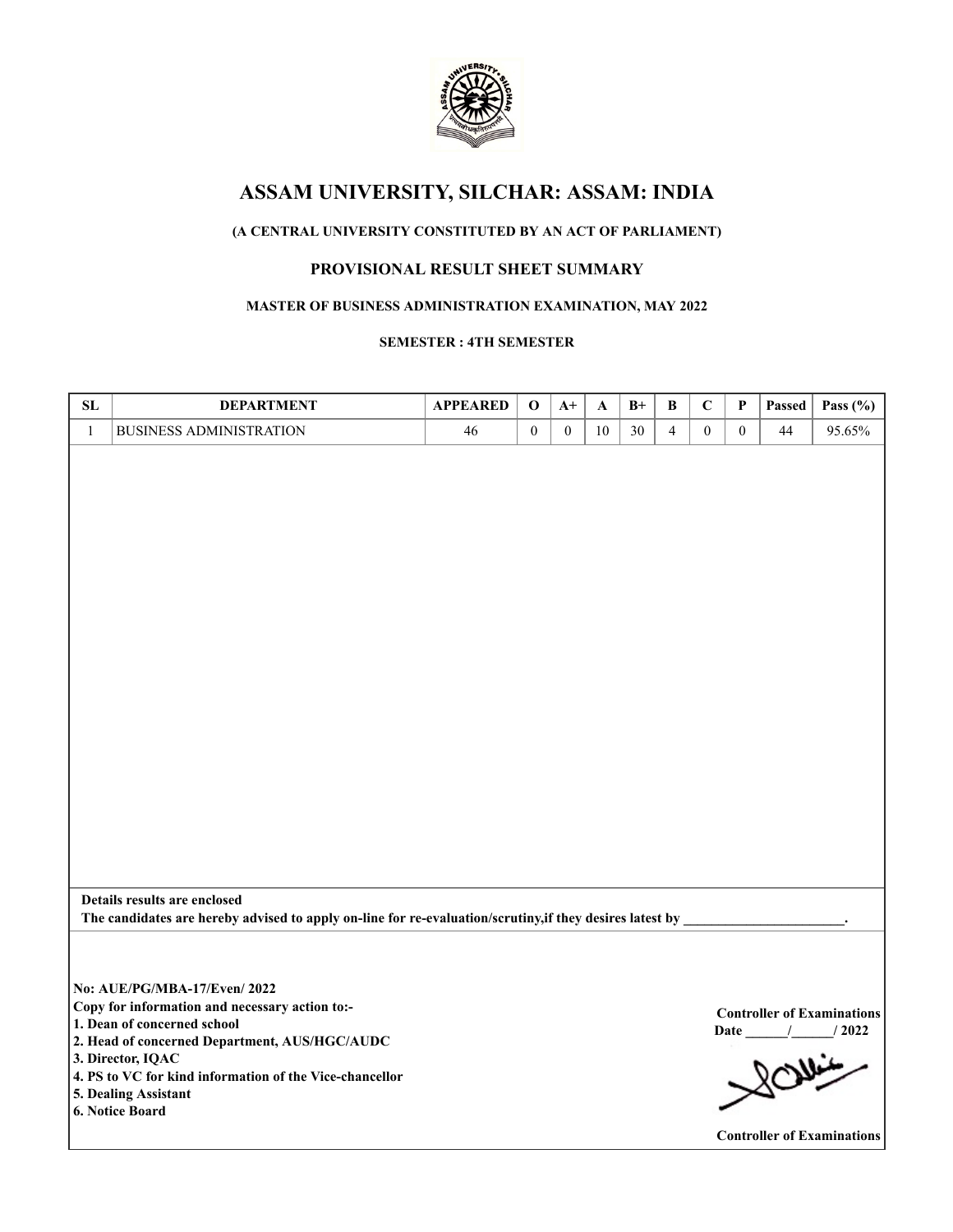

# **ASSAM UNIVERSITY, SILCHAR: ASSAM: INDIA**

## **(A CENTRAL UNIVERSITY CONSTITUTED BY AN ACT OF PARLIAMENT)**

### **PROVISIONAL RESULT SHEET**

#### **MASTER OF BUSINESS ADMINISTRATION EXAMINATION, MAY 2022**

#### **DEPARTMENT : BUSINESS ADMINISTRATION SEMESTER : 4TH SEMESTER**

| SL             | <b>ROLL</b> | NO.        | <b>SGPA</b>              | <b>Letter Grade</b>   | <b>COURSE(S) YET TO CLEAR</b> |
|----------------|-------------|------------|--------------------------|-----------------------|-------------------------------|
| $\mathbf{1}$   | 042220      | 2170700108 | 7.72                     | $\mathbf{A}$          |                               |
| $\overline{2}$ | 042220      | 2170700109 | 6.34                     | $B+$                  |                               |
| $\mathfrak{Z}$ | 042220      | 2170700110 | 6.67                     | $\mathrm{B}^{+}$      |                               |
| $\overline{4}$ | 042220      | 2170700111 | 6.44                     | $B+$                  |                               |
| 5              | 042220      | 2170700112 | 6.70                     | $\mathrm{B}^{+}$      |                               |
| 6              | 042220      | 2170700113 | 6.46                     | $\mathrm{B}^{+}$      |                               |
| $\tau$         | 042220      | 2170700114 | 7.13                     | $\mathbf{A}$          |                               |
| $8\,$          | 042220      | 2170700115 | 7.06                     | $\mathbf A$           |                               |
| $\overline{9}$ | 042220      | 2170700116 | $\overline{\phantom{a}}$ | $\rm F$               | MBAMM-3212                    |
| 10             | 042220      | 2170700117 | 7.36                     | $\boldsymbol{\rm{A}}$ |                               |
| 11             | 042220      | 2170700118 | 7.02                     | $\mathbf{A}$          |                               |
| 12             | 042220      | 2170700119 | 6.88                     | $\mathrm{B}^{+}$      |                               |
| 13             | 042220      | 2170700120 | 6.44                     | $\mathrm{B}^{+}$      |                               |
| 14             | 042220      | 2170700121 | 6.30                     | $\mathrm{B}^{+}$      |                               |
| 15             | 042220      | 2170700122 | 7.16                     | $\mathbf A$           |                               |
| 16             | 042220      | 2170700123 | 5.92                     | $\, {\bf B}$          |                               |
| 17             | 042220      | 2170700124 | 6.70                     | $\rm B^+$             |                               |
| 18             | 042220      | 2170700125 | 6.35                     | $B+$                  |                               |
| 19             | 042220      | 2170700126 | 7.89                     | $\mathbf A$           |                               |
| 20             | 042220      | 2170700127 | 6.66                     | $\mathrm{B}^{+}$      |                               |
| 21             | 042220      | 2170700128 | 6.32                     | $\rm B+$              |                               |
| $22\,$         | 042220      | 2170700129 | 6.85                     | $\mathrm{B}^{+}$      |                               |
| 23             | 042220      | 2170700130 | 6.50                     | $\mathrm{B}^{+}$      |                               |

**Letter Grade:**

**O = 9.00 - 10.00; A+ = 8.00 - 8.99; A = 7.00 - 7.99; B+ = 6.00 - 6.99; B = 5.50 - 5.99; C = 5.00 - 5.49; P = 4.00 - 4.99; F = 0.00; Ab = 0.00;**

**Controller of Examinations**